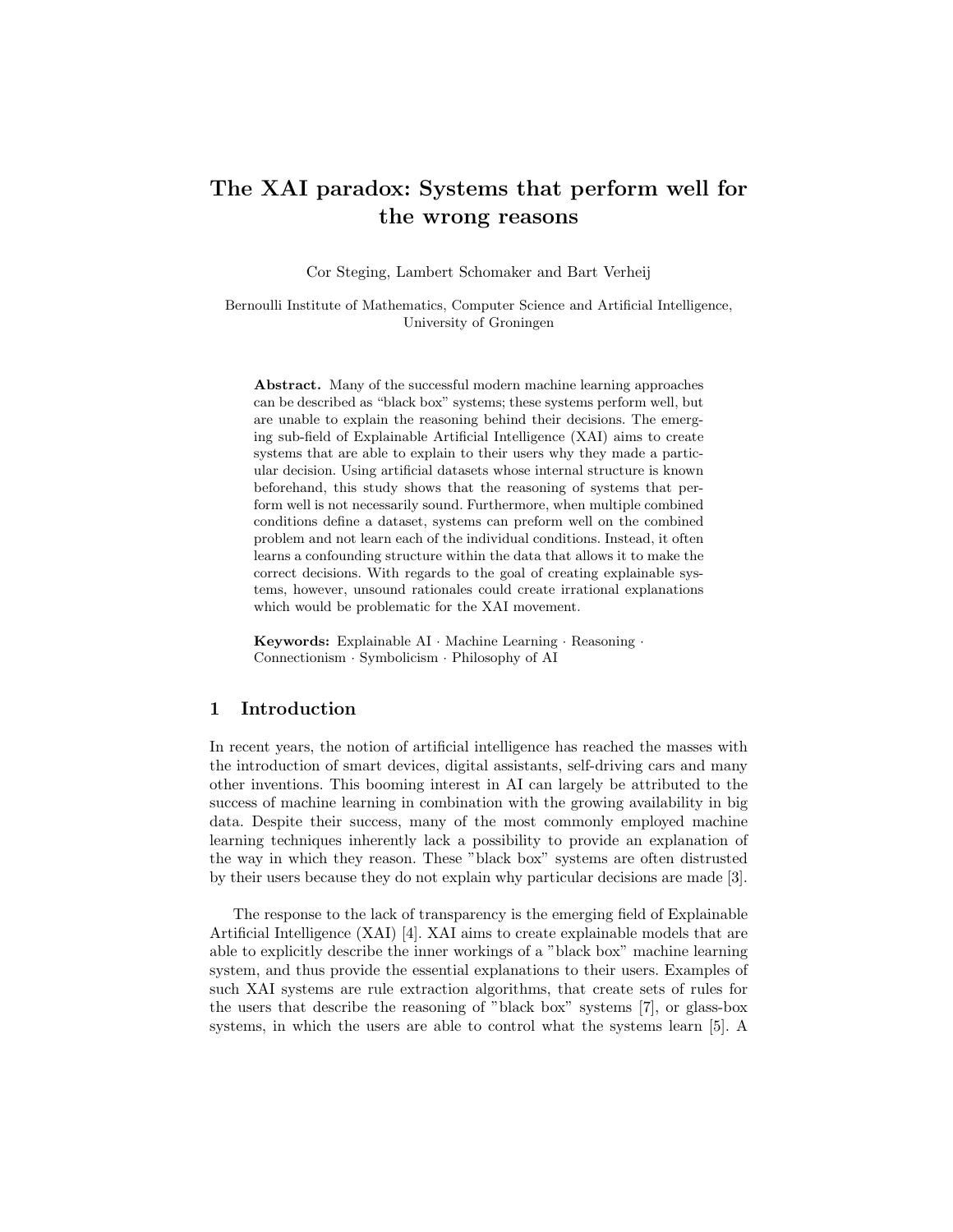recent deep learning system that is used to diagnose and refer in retinal diseases (and is able outperform medical experts), is divided into a framework of smaller systems; one for each stage of the diagnostic process [2]. This makes it easier for the clinicians to investigate and understand the reasoning of the system. The overall goal of XAI systems is therefore to yield accurate explanations of the reasoning of the systems, without sacrificing performance.

Whether or not the explanation that such an XAI system gives would make sense, however, is not certain. The internal rationale that a black-box system uses may yield high performance results, even though that rationale is not sound [1]. A great example of this phenomenon is the use of adversarial examples in image classification, in which an input image is altered ever so slightly using a perturbation [11]. To the human eye, there is no apparent difference between the original input image and its altered version, while a machine learning system will make a completely different classification after the image is altered. This suggests that the reasoning that the systems employ differs wildly from the reasoning that humans would use, despite the fact that the system usually makes the correct decisions. It performs well, but for the wrong reasons. In and of itself, this is impressive, as the machine learning system is able to extrapolate structures from the data that we as humans are not able to perceive, and consequently achieve a high performance. The result, however, is that when an explainable model is generated from these systems using XAI techniques, the explanation that is generated for the user is irrational as well. Because an unsound and irrational explanation does not provide the user with the desired information and trust, systems are needed that reason in a sound fashion; in a way that we as humans would. The aim of this study is therefore to investigate machine learning techniques in terms of how well they are able to learn the structure that defines the dataset, rather than in terms of a general performance accuracy. Artificial datasets will be generated from a set of predetermined conditions on which machine learning systems will train. The rationale of the trained systems will be compared to the original set of conditions in order to measure how well the systems are able to extrapolate the correct conditions from the data. When multiple conditions define the dataset, the system might not learn each of the individual conditions correctly, but instead learn a completely different confounding structure that accurately maps the input to the output. This interaction effect is be investigated as well.

## 2 Previous Research

In a particular case study in the field of law, it is investigated whether neural networks can achieve a high performance on open texture law problems [1]. Furthermore, it is examined whether or not the rationale that the neural networks use in its classification is acceptable. To this end, a fictional dataset is generated that describes the personal information of elderly people and whether they are eligible for a particular welfare benefit. The eligibility depends on the six condi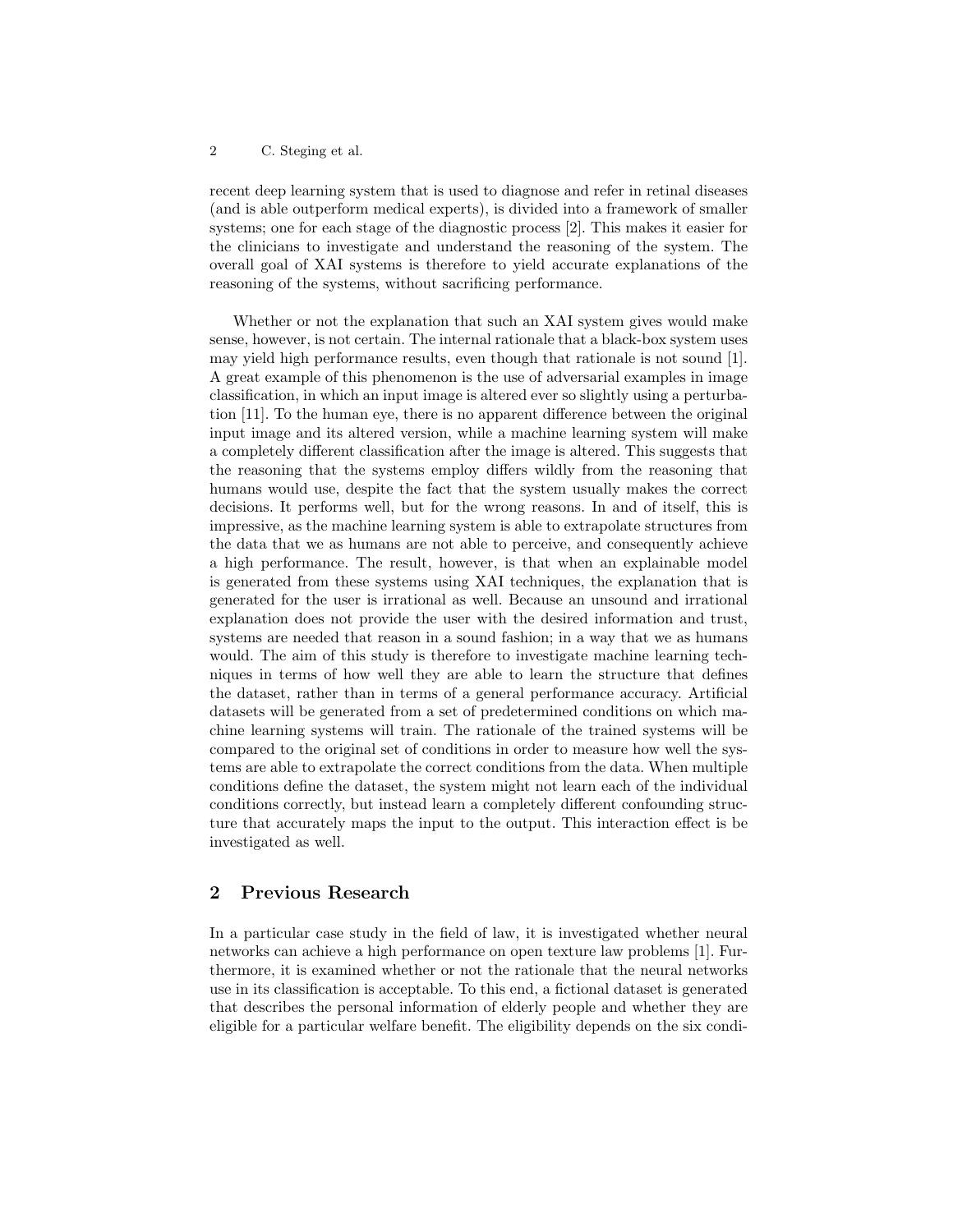tions shown below, and the personal information of the individual. If and only if all of the six conditions apply to an individual, her or she is eligible for a benefit.

- 1. The person should be of pensionable age (60 for a woman, 65 for a man).
- 2. The person should have paid contributions in four out of the last five relevant contribution years.
- 3. The person should be a spouse of the patient.
- 4. The person should not be absent from the UK.
- 5. The person should have capital resources not amounting to more than £3,000.
- 6. If the relative is an in-patient the hospital should be within a certain distance: if an out-patient, beyond that distance.

Neural networks are trained on this dataset and tasked with predicting the eligibility of new individuals. High classification accuracies are achieved by these neural networks, with the number of correct predictions ranging from 98.75% to 99.25%.

In order to determine how well the conditions that define eligibility are learned by networks, special test datasets are generated for each condition, in which the personal information is generated such that all other conditions are satisfied. For instance, the first condition states that the person should be of pensionable age, which is 60 women and 65 for men. In order to measure how well this condition is learned by a network, a test dataset is generated with values for the age and gender variables across the full possible range of values. The values of the remaining variables are generated such that they satisfy the other five conditions. In this way, a high performance on the resulting test dataset can only be achieved if the network has learned the condition 'the person should be of pensionable age'.

It was discovered that the networks are unable to learn all of the conditions that define eligibility, despite the high classification accuracy. The condition of pensionable age, for instance, is not learned correctly by the networks. Through the use of statistics, Bench-Capon shows that a high classification accuracy can be obtained in this example by only having learned a few of the conditions. By altering the distribution of the training dataset it is possible to improve upon how well certain conditions are learned, but it proved impossible to accurately learn all of them. The actual conditions and structures that define this dataset are therefore not learned by the networks. In this particular example, a high performance does therefore not necessarily guarantee a sound rationale.

In other earlier research, a comparison was made between the performance of the neural networks [1], defeasible logic [6] and an adaptation of the CN2 algorithm using argumentation [8] on the the same fictional welfare benefit dataset. All systems produced a high classification accuracy, but none of them were able to exactly reproduce all of the six conditions of the dataset. Additionally, it was shown that conditions 3 and 4, the simple boolean conditions, are easily identified by all of the systems. Similarly, the systems seem to have no difficulty in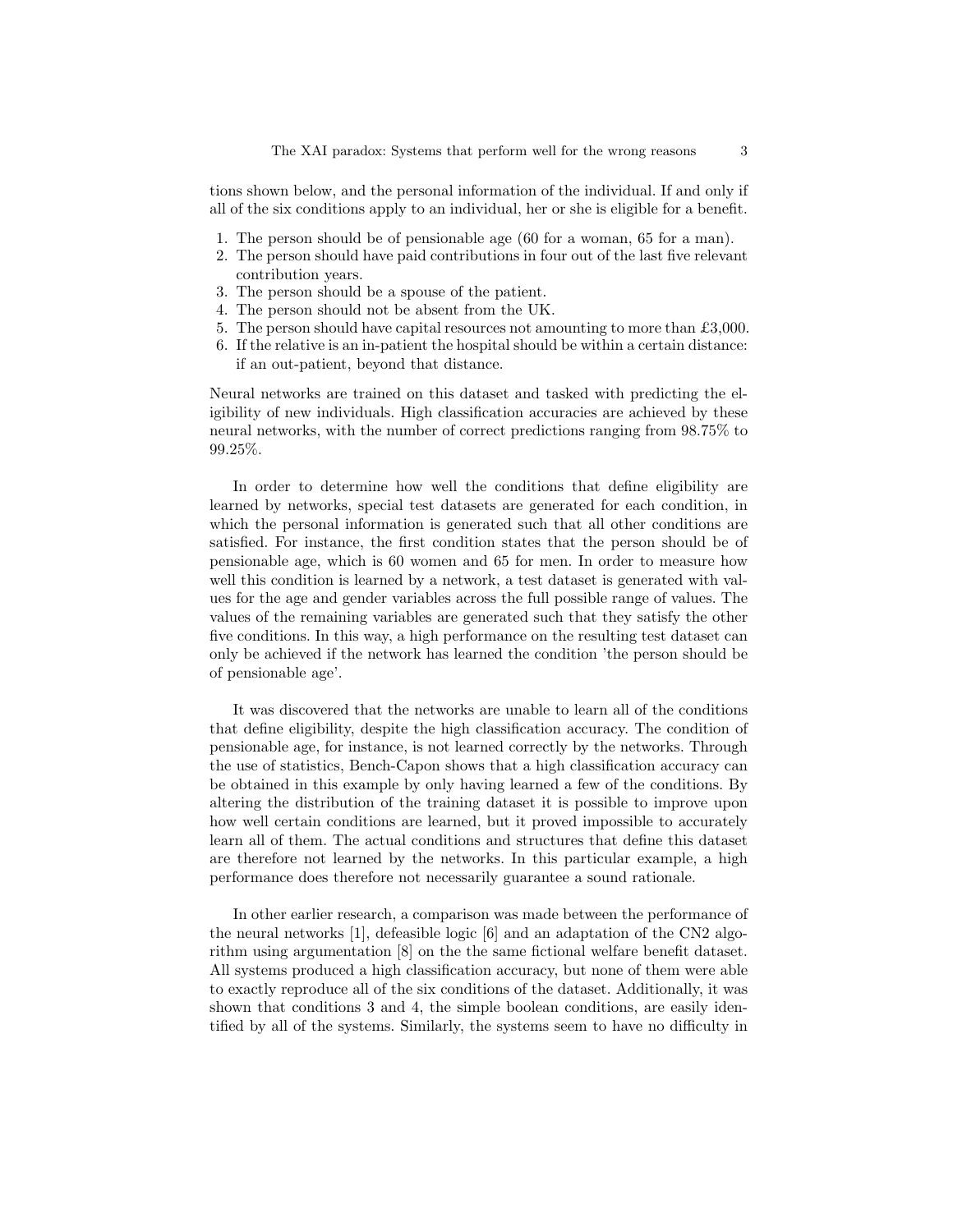identifying condition 5, in which a specific threshold value needs to be exceeded. Conditions 1 and 6 on the other hand, in which specific combinations of two variables are required, are difficult for the systems to learn. Additionally, so-called condition 2, in which at least 4 out of the 5 variables need to be true, are not easily identified by the system either.

# 3 Method

In the welfare benefit dataset mentioned earlier, the systems were unable to learn all of the conditions that defined the data, despite achieving a high classification accuracy. Individually, the conditions are quite simple and all modern machine learning systems should be able learn them. Combined, however, they become more difficult to learn. This could indicate that there might be a type of interaction effect between conditions, that causes a condition to be learned less successfully when other conditions are present. For instance, a machine learning algorithm may be able to easily learn two conditions separately, but have difficulty when attempting to learn both at the same time. This study sets out to investigate how well machine learning systems are able to internalize the rule-like conditions that define a training dataset. Furthermore, the possible interaction effect between conditions will be examined.

## 3.1 Symmetrical Boolean Functions

The type of functions that neural networks and other machine learning algorithms have been shown to struggle with in previous research can be generalized into symmetrical Boolean functions. The output of these functions is based on the number of 1's in the input vector. The location of the 1's in the input vector is therefore irrelevant. A famous example of a symmetrical Boolean function with two variables is the XOR function, which provides an output of 1 if and only if the number of 1's in the input vector is equal to 1. With more than two variables, the XOR function can be generalized into the parity function, which is a function that returns an output of 1 if and only if there is an odd number of 1's in the input vector. Symmetrical Boolean functions can be sub-categorized into the following three categories [9]:

- M-out-of-N function:  $f_m^n(x) = 1 \leftrightarrow |x| \geq m$
- Exact value function:  $f_m^n(x) = 1 \leftrightarrow |x| = m$
- Parity function:  $f^{n}(x) = 1 \leftrightarrow |x| \equiv 1 \mod 2$

In this notation, a Boolean function  $f^{n}(x)$ , has a Boolean input vector x with n values, where |x| denotes the number of 1's in vector x. Variable m is a predetermined, fixed value. These three types of symmetrical Boolean functions form the basis of conditions used in the experiment.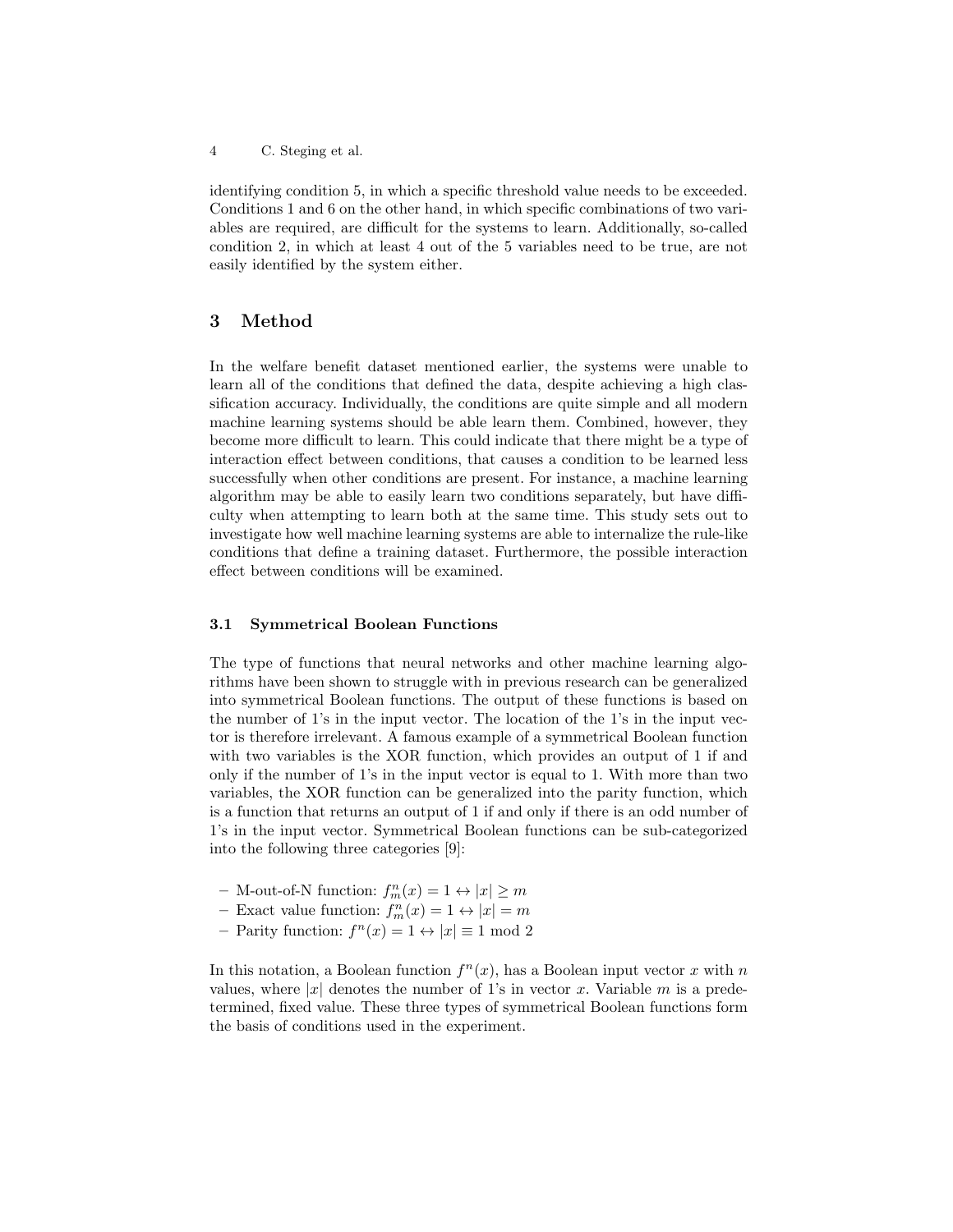#### 3.2 Datasets

A large number of datasets are generated based on a set of conditions; the symmetrical Boolean functions. Each instance in the dataset has an output value, which is true if and only if all of its conditions are true as well. This set of conditions can include the M-out-of-N function, the exact value function and the parity function. Each condition also has a set of parameters. As described earlier, parameter  $n$  denotes the number of variables of the condition and parameter  $m$ is used in M-out-of-N functions and exact value functions to determine the value of the output. The total number of variables of each instances in the datasets is therefore based on the number of variables of each of the conditions.

For any set of conditions, the following datasets are generated: a training set, a general test set and a specific test set for each condition. First of all, a training set consists of 150,000 instances where half of the instances are generated randomly such that their output value is true, and the other half are generated randomly such that their output value is false. In the latter half, the instances are generated such that they fail on each of its conditions equally. With two conditions for example, this means that the latter half (the half where the output is false) would consists for 50% out of instances where the first condition is false and for 50% out of instances where the second condition is false. If a condition is not specifically set up to fail, its variables are provided with random values. The general test set consists of 150,000 instances, and is generated in the exact same fashion.

For each condition, an additional specific test set is generated. This test set is used to determine how well a system is able learn a specific condition. Given such a condition, its test set is constructed by generating all of the possible input values that the condition can have. For example, the XOR condition (or parity function with  $n=2$ ) has  $2^2 = 4$  possible values and would therefore have a specific test set with 4 instances. The variables of any additional conditions are given random values such that these conditions are satisfied. This ensures that the output is dependent on only the single condition for which the test set is generated. This allows us to measure how well that particular condition is learned by the system.

#### 3.3 Machine Learning Algorithms

Both a decision tree algorithm and a neural network are trained on the training sets. The resulting systems are tasked with classifying the general test sets and the specific test sets. The decision tree system uses the CART algorithm with the Gini impurity and it does not make use of early stopping or any other form of pruning. The neural networks used consist of three hidden layers, with 25, 10 and 3 hidden nodes respectively. The learning rate is set to 0.05 and the sigmoid is used as the activation function. The networks use a mini-batch approach with a batch size of 50. The maximum number of times that the entire training dataset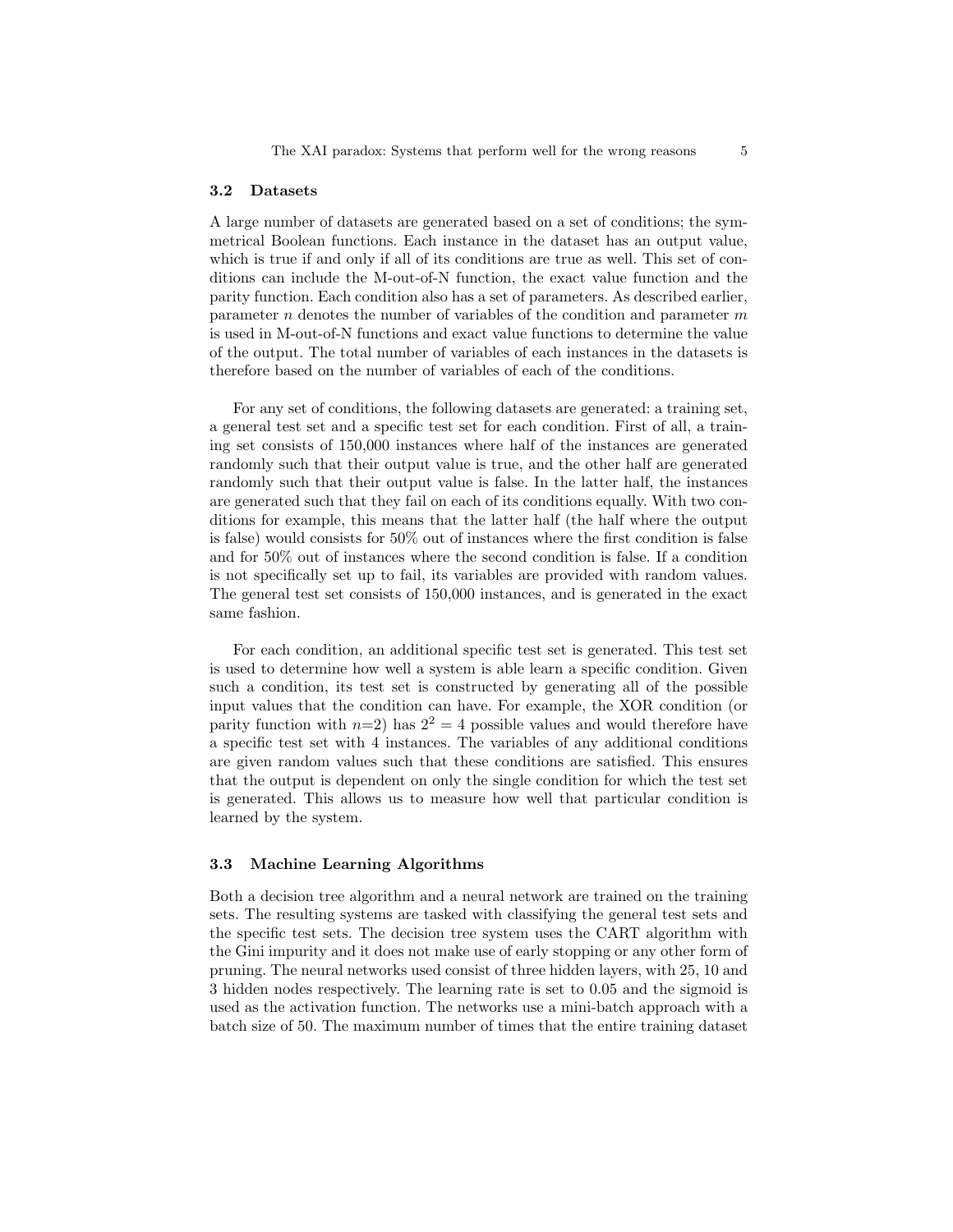will be presented to the network during the training phase is set to 2000 rounds. Training stops early if there is no change in training errors over the past 10 rounds

## 4 Results

Both machine learning systems are first trained and tested using datasets with only a single condition; either the parity, M-out-of-N or exact value function. This will determine whether the systems are able to learn each of the conditions individually. The systems will then be trained and tested on datasets with two conditions in order to investigate both how well the systems are able to learn the combined problem and how well they are able to learn the individual conditions that make up the combined problem.

### 4.1 Single Condition Datasets

First of all, datasets are generated with only one condition with different numbers of variables n; from 2 to 18. For the M-out-of-N and exact value condition, the value of  $m$  will be varied as well: between 1 and  $n$ . For each condition and each possible combination of  $m$  and  $n$ , both the decision tree algorithm and the neural network are trained on the training dataset and then tested on the general test set and the specific condition test set. In Figure 1 the accuracy of the decision tree and the neural network on the general test set is shown versus the number of variables for all three conditions. For the M-out-of-N and exact value condition, the mean accuracies across all possible values values of m are displayed.



Fig. 1: The accuracies of the decision tree  $(A)$  and neural network  $(B)$  on the parity condition (red), M-out-of-N condition (blue) and exact value condition (green) for varying number of variables.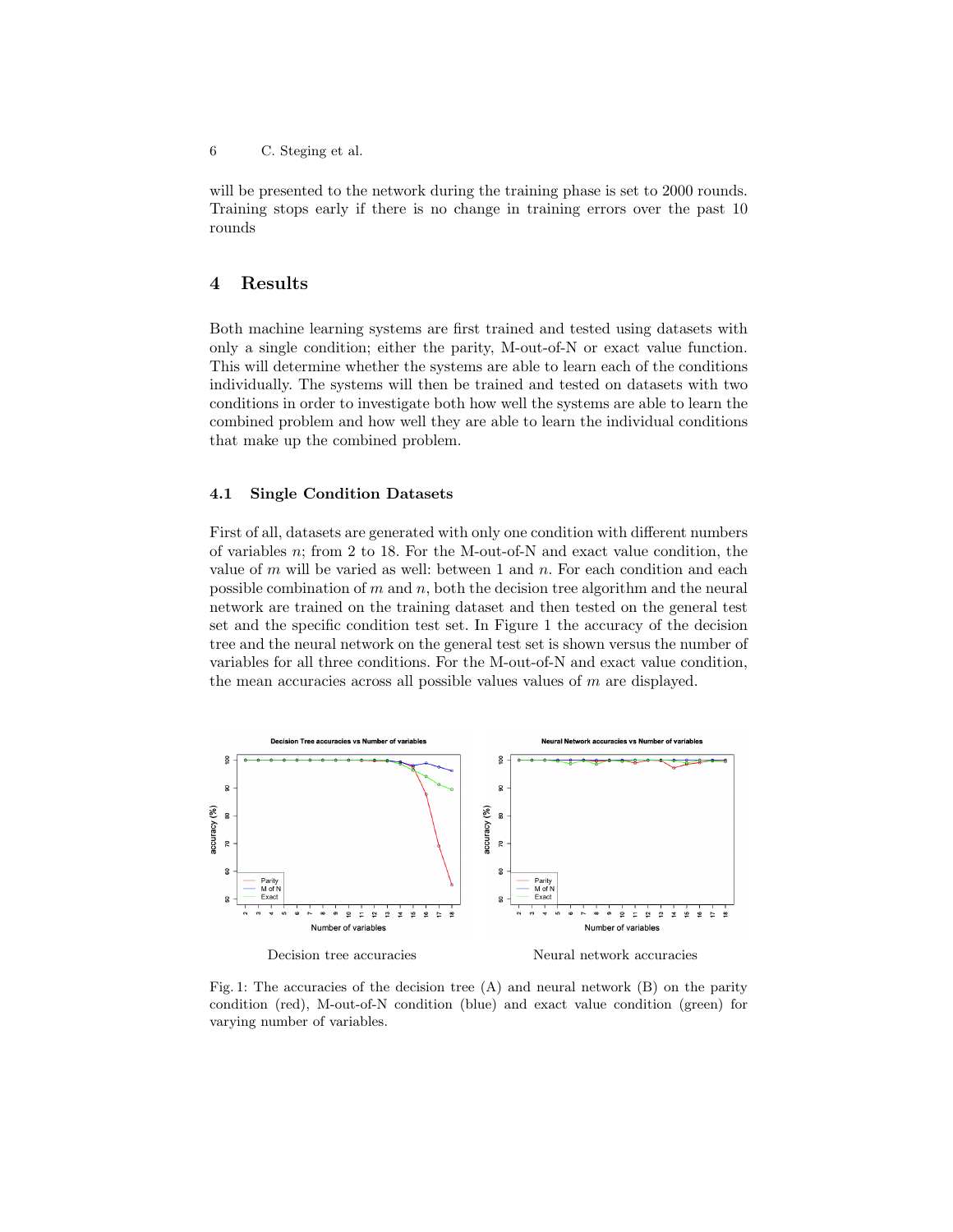The accuracies of these systems on the specific test sets were almost identical, and a repeated measures anova showed no significant difference between the performance on the general test set and on the specific test set for all of the conditions. Figure 1 shows that the accuracy of the decision tree system decreases as the number of variables of the condition increases. The neural network does not appear to have difficulties with any of the conditions, as the mean accuracy for each number of variables never reaches lower than 98%. Earlier research has shown that with sufficient training and enough hidden nodes, a neural network should theoretically be able to learn any parity function [10]. If we assume that a similar rule applies to the other types of symmetrical Boolean functions, the 150,000 training instances appear to be sufficient for a network of this format to learn the conditions. Clearly, this is not sufficient for the decision tree algorithm. The average accuracy of the neural network is relatively stable near 100% for each condition and each number of variables. The accuracy of the decision tree decreases at around 14 variables for all three conditions. The accuracy on the parity condition drops rapidly to 55% with 18 variables, whereas the accuracies of the exact value and M-out-of-N conditions decrease to 89% and 96% respectively at 18 variables.

Additionally, in order to investigate how well the systems perform with noise, a particular percentage of the instances of the training dataset are given a "noisy variable". These noisy variables have their values inverted, such that a 1 becomes a 0 and a 0 becomes a 1. It should be noted that inverting the value of a variable does not necessarily mean that the outcome is incorrect. Varying the percentage of instances with a noisy variable between 0 and 100% yields the graphs shown in Figure 2. These graphs display the mean accuracies of the decision tree (red) and the neural network (blue) on the specific test set for each of the three symmetrical Boolean functions. The accuracies are average accuracies across values of  $n$  ranging from 2 to 10 and across all possible values of  $m$ .

Even under extreme levels of noise, the systems are still able to learn the M-out-of-N and exact value function quite effectively. This shows the powerful nature of the data-driven machine learning techniques. The parity function is a unique case, as its output is dependent on whether the amount of 1's in the input vector is odd or even. This means that if an instance in the training dataset has a noisy variable, that instance automatically has the wrong output. If all of the instances in the training set have a noisy variable, the systems simply learn that an even number of 1's should yield true, which is the complete opposite of the parity function.

#### 4.2 Multiple Condition Datastes

As mentioned earlier, systems that are able to learn how to solve a combined problem, may not necessarily have learned all of the conditions that make up the combined problems; there can be an interaction effect between the conditions. To investigate this, neural networks and decision trees were trained and tested on datasets that include two of the three symmetrical Boolean functions. First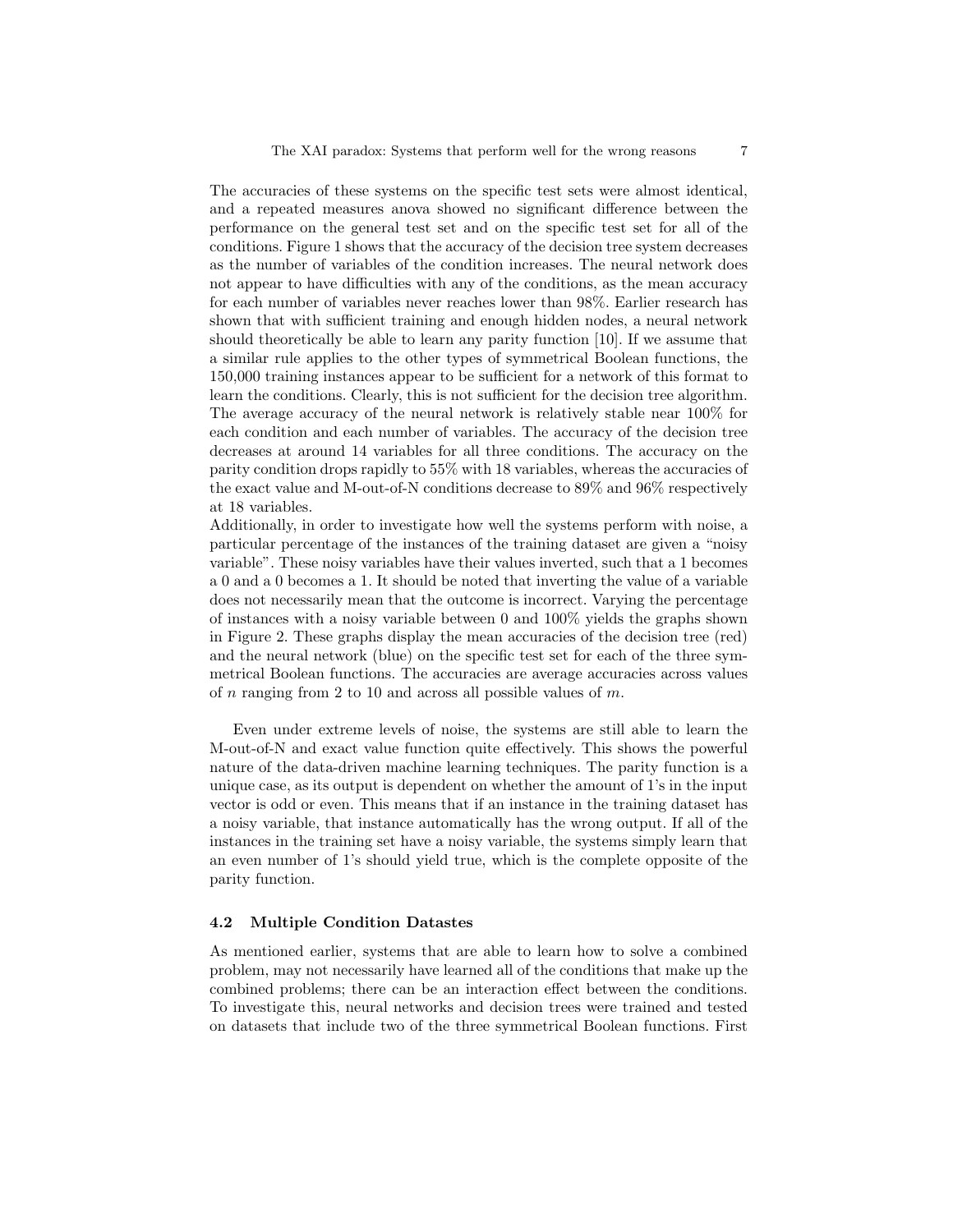

Fig. 2: The effect of varying levels of noise on the accuracies of the decision tree algorithm (red) and the neural network (blue) after training on the parity function (a), the M-out-of-N function (b) and the Exact value function (c).

of all, the interaction between the parity function and the exact value function is examined, followed up by the interaction between the parity function and the M-out-of-N function, and lastly the interaction between the M-out-of-N function and the exact function will be explored. For all three combinations, the number of variables per function will be varied between 2 and 10, thus creating instances with 4 to 20 variables. Just as in the results of the single conditions, the accuracies of the M-out-of-N function and the exact function are averaged over all possible values of m. For each interaction, three accuracies will be examined per system: the accuracy on the general test set, the accuracy on a specific test set of the first condition and a specific test set of the second condition.

An overview of the average accuracies of the decision trees and neural networks is given in Table 1 and Table 2 respectively. These show the mean accu-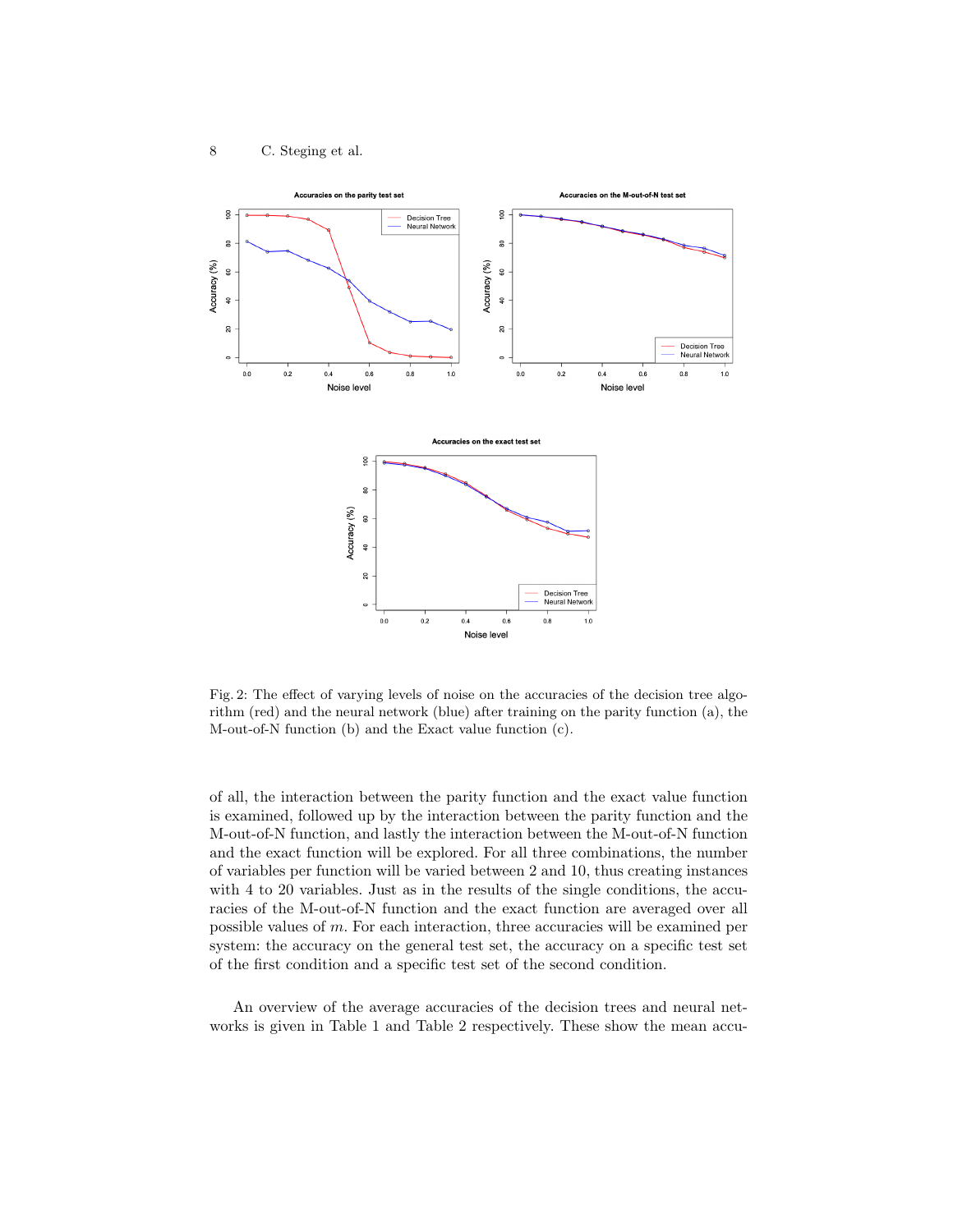|                    |          | General Function 1 Function 2 |          |
|--------------------|----------|-------------------------------|----------|
|                    | accuracy | accuracy                      | accuracy |
| Parity, Exact      | 98.50    | 17.48                         | 78.75    |
| Parity, M-out-of-N | 99.99    | 30.36                         | 81.75    |
| M-out-of-N, Exact  | 99.99    | 96.00                         | 32.53    |

Table 1: The mean accuracies of the decision tree on each test set after training on each interaction.

Table 2: The mean accuracies of the neural network on each test set after training on each interaction.

|                    |          |          | General Function 1 Function 2 |
|--------------------|----------|----------|-------------------------------|
|                    | accuracy | accuracy | accuracy                      |
| Parity, Exact      | 99.65    | 14.59    | 78.31                         |
| Parity, M-out-of-N | 100.00   | 30.59    | 81.65                         |
| M-out-of-N, Exact  | 99.99    | 99.88    | 26.14                         |

racies for each interaction on each of the different test sets: the general test set, and one test specific test set for each of the two functions of the interaction. What is clear from these tables, is that the mean accuracy of both the neural network and the decision tree on the general test set is quite high for each interaction. However, the accuracies on the specific test sets, which indicate how well the functions themselves are learned, are almost always a lot lower. With the parity-exact interaction, for instance, the decision tree algorithm preforms with an accuracy of 98.5% on the general test set, but only 17.5% on the parity test set and 78.8% on the exact test set. This is shows that a system can perform with a high accuracy, even if it has not learned all of the conditions. The accuracies of the neural network and the decision tree system are also quite similar to each other, which shows that the trends in accuracies are not limited to a single machine learning algorithm. The relationships between the number of variables for each function and the accuracies of each of the tests sets are recorded as well, an example of which can be seen in the heatmaps of Figure 3. These display the mean accuracies of the decision tree on the three different test sets for the M-out-of-n and exact value function interaction versus the number of variables of both functions on the x- and y-axis.

The accuracies on the general test set (Figure 2a) show the overall performance of the decision tree system on the combined problem. Unsurprisingly, more M-out-of-N and exact value function variables lead to a decrease in accuracy; as the problem becomes more complex, it is more difficult for the system to learn. Figure 2b displays how well the M-out-of-N function is learned by the system, and a similar decrease in accuracy can be observed when more variables are used in the data. Interestingly, the number of M-out-of-N variables has a bigger influence on the accuracy on this test set than the number of exact value variables. This could be because functions with more variables are more difficult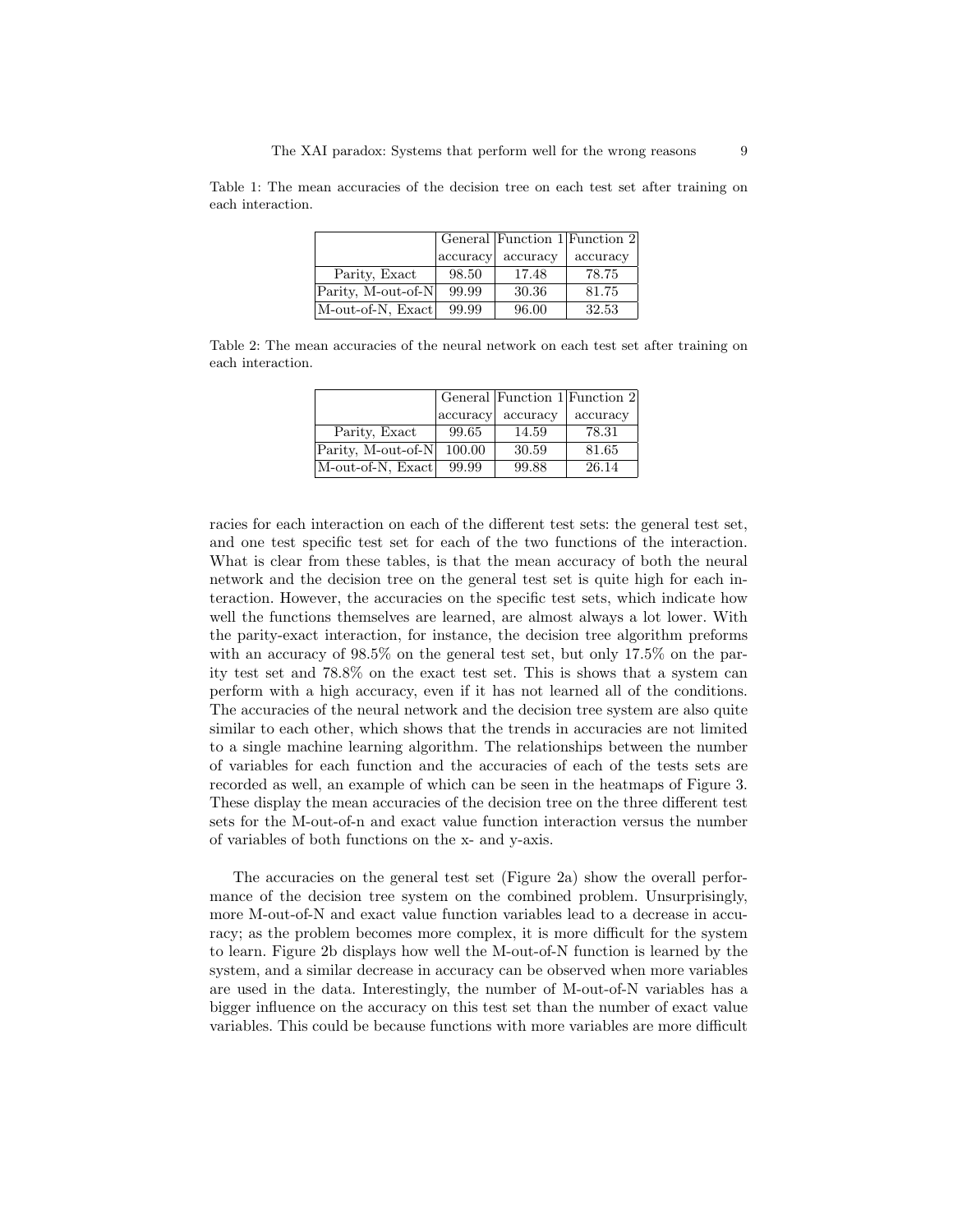

Fig. 3: The mean accuracies of the decision tree system on the different test sets after training on the training set with a M-of-N function (x-axis) and an exact function (y-axis) with varying numbers of variables in each function.

for the systems to learn. In Figure 2c, which displays how well the exact value function is learned, a different effect can be observed. The accuracy on this test set decreases with more exact value variables, but increases with more M-out-of-N variables. So a larger number of exact value variables decreases how well the M-out-of-N function is learned, while a larger number of M-out-of-N variables increases how well the exact function is learned. A summarized overview of the effects that the conditions have in the other interactions is shown in Table 3.

# 5 Discussion

There are some interesting findings in these results. First of all, it shows once again that a high performance in terms of classification accuracy does not guarantee that the system has learned the conditions that define the dataset, as evident by Table 1 and Table 2. Secondly, when dealing with interactions, the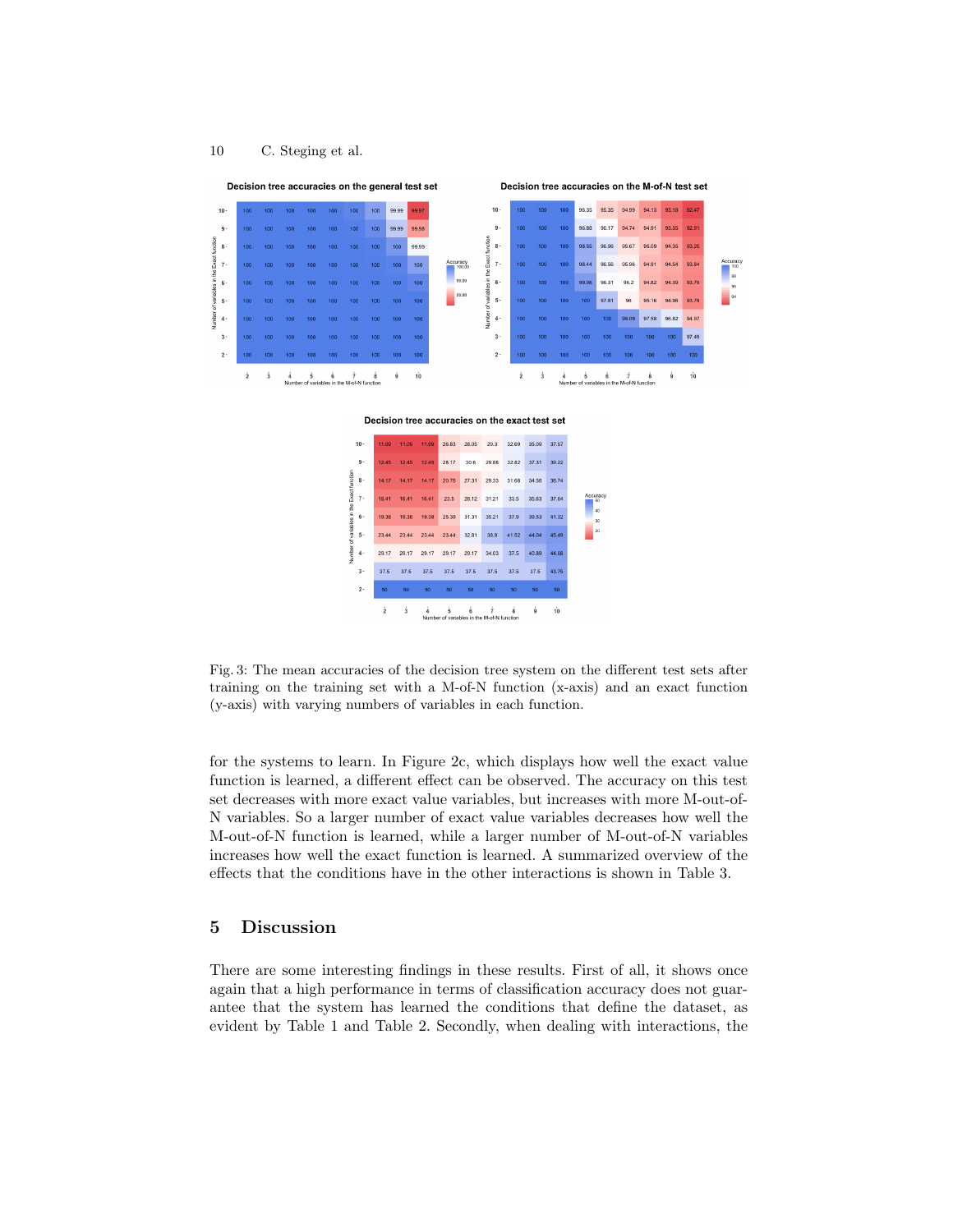Table 3: This table shows the the effect that a high number of variables of a function has on the performance of a system (in terms of learning the function) for all functions that it interacts with.

| Performance on $\downarrow$ | Parity    | Exact               | $M$ -out-of-N       |
|-----------------------------|-----------|---------------------|---------------------|
| Parity                      |           |                     | decreases decreases |
| Exact                       | increases |                     | decreases           |
| M-out-of-N                  |           | increases decreases |                     |

number of variables of a function can either increase or decrease how well a system learns the function, depending on the other function that is in the dataset. The accuracy on the parity test set increases with a low number of parity variables in both the interaction with the exact value function and the M-out-of-N function. The accuracy on the exact value test set increases with a high number of exact variables in the interaction with the parity function and with a low number of exact variables in the interaction with the M-out-of-N function. Similarly, the accuracy on the M-out-of-N test set increases with a high number of M-out-of-N variables in the interaction with the parity function, and with a low number of M-out-of-N variables in the interaction with the exact value function. Table 3 shows that higher numbers of parity variables always have a negative effect on the how well the parity function is learned, regardless of other the functions that define the dataset. This is also true for the other two functions, except when interacting with the parity function; when interacting with the parity function, a high number of exact/M-out-of-N variables has a positive effect. Earlier results already showed that the parity function is more difficult to learn than the other two functions. This, combined with the finding of Table 3 suggests that the interference of the parity function has a greater negative impact on the how well the the exact and M-out-of-N function are learned than the number of variables of said function. This is could explain why the increase in variables creates a increase in learning the exact and M-out-of-N functions in combination with the parity function.

The experiment with the symmetrical Boolean functions has confirmed that the neural network and the decision tree algorithm can learn the XOR condition and its generalized form, the parity function, if there is no interference from other variables. Compared to the M-out-of-N and exact value function, the parity function seems to be the most difficult function for the machine learning systems to learn. Both neural networks and decision trees, however, can learn them with sufficient training. Once multiple conditions are presented to the systems at the same time, however, the systems are unable to learn the conditions as well. The accuracies on the general test sets are still quite high for all possible interactions between the functions, but the systems do not learn the functions themselves as well. This supports the claim that a high classification accuracy is no guarantee that the right rationale is used in the classification process. The accuracies on the general test set and on each of the functions individually can be seen in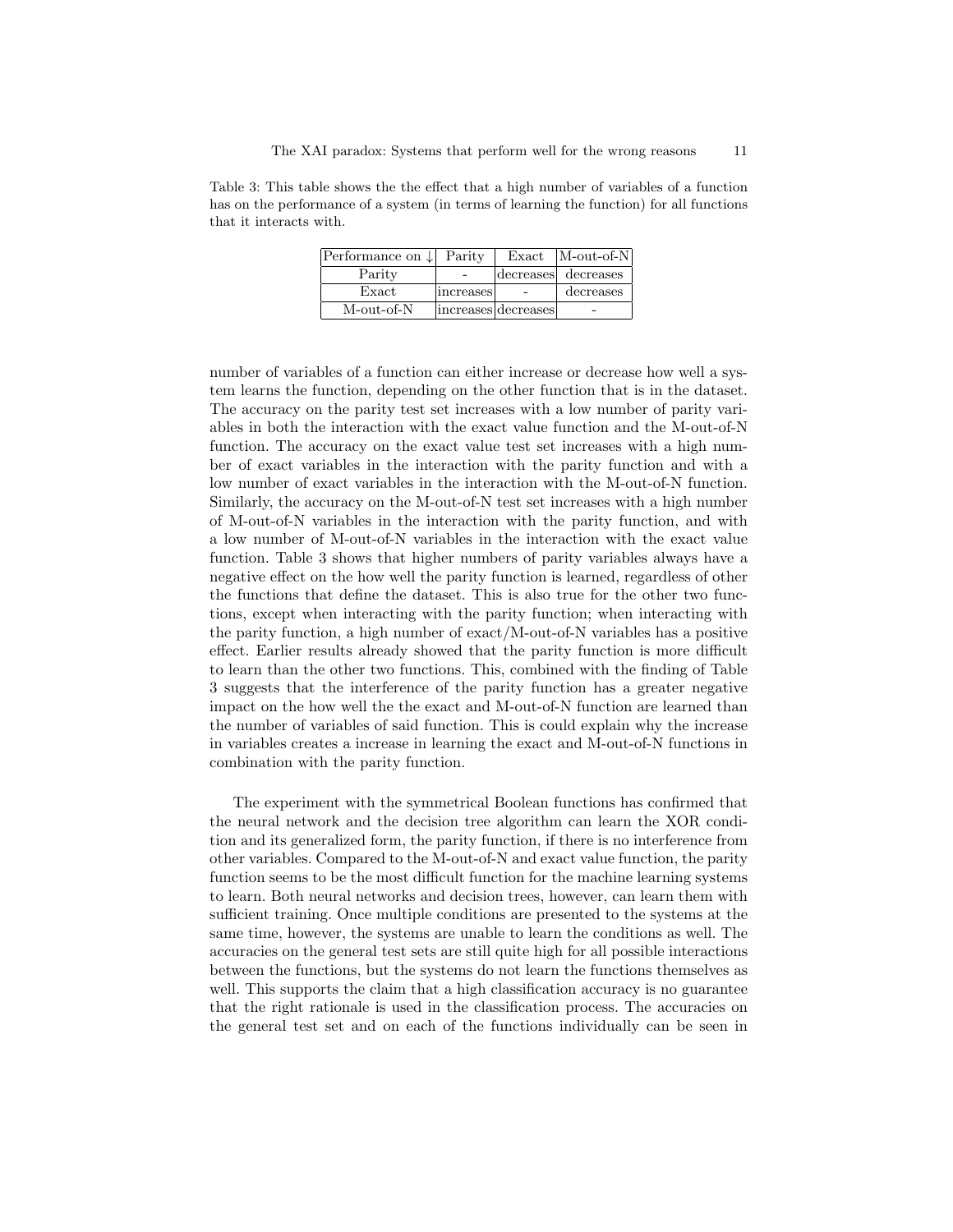Table 1 and Table 2. It is interesting to see how systems can perform with an accuracy of almost 100% on the general test set, yet fail dramatically on the test sets of the individual functions. This indicates that they do not necessarily learn these functions, but rather that a completely different function that somehow accurately maps the input to the output. There must therefore be a confounding structure within the data that the systems chooses to learn over the original, intended structure.

In most of the experiments, the performances of the neural network and the decision trees were quite similar. When considering the fact that decision trees are transparent and much more easy to comprehend, they would appear to be superior to the "black box" neural network. However, the experiments in this study used relatively simple functions and conditions, which both connectionist and symbolic machine learning techniques can learn. When dealing with image or speech data, for instance, the (deep) neural networks will almost always outperform the symbolic learning techniques. This is because neural networks are better at generalizing, whereas decision trees attempt to map out the entire training set. Due to these inherent differences, they are generally used for different purposes.

## 6 Conclusion

In the future, machine learning algorithms that simply execute a task with a high performance will not suffice; an explanation of their decision making will be required [4]. This explanation, however, is dependent on the reasoning of the systems; if the reasoning is unsound, the explanation will be unsound as well. This study has shown that machine learning algorithms do not always internalize the structure of their training data as we would expect. With regards to the emerging XAI techniques and the explainable models that they generate, the unsound rationales of machine learning systems can form a hindrance in creating an understandable explanation.

## References

- 1. Bench-Capon, T.: Neural networks and open texture. In: Proceedings of the 4th International Conference on Artificial Intelligence and Law. pp. 292–297. ICAIL '93, ACM, New York, New York, NY, USA (1993)
- 2. De Fauw, J., Ledsam, J.R., Romera-Paredes, B., Nikolov, S., Tomasev, N., Blackwell, S., Askham, H., Glorot, X., ODonoghue, B., Visentin, D., et al.: Clinically applicable deep learning for diagnosis and referral in retinal disease. Nature Medicine p. 1 (2018)
- 3. Edwards, L., Veale, M.: Slave to the algorithm? why a right to explanation is probably not the remedy you are looking for (12 2017)
- 4. Gunning, D.: Explainable artificial intelligence (xai) (2017), https://www.darpa. mil/attachments/XAIProgramUpdate.pdf